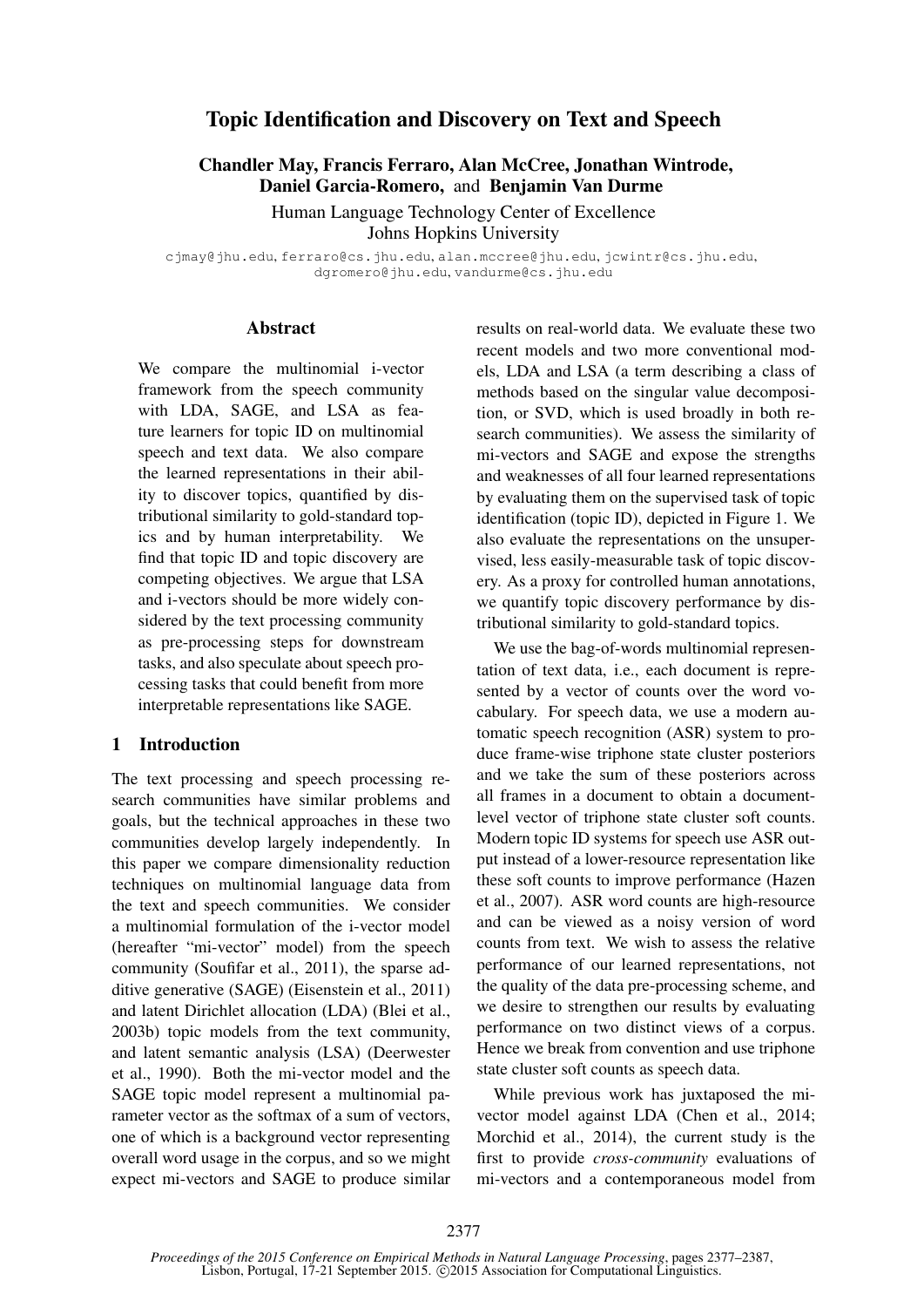

Figure 1: Depiction of the topic ID pipeline. Raw text or speech data is processed into multinomial counts, which are then transformed into a learned representation, and a classifier then predicts the topic of each document based on its representation.

the text community on both text and speech data. This study is also novel in its direct application of the mi-vector model to topic ID and topic discovery, two separate tasks with different motivations and preferring different types of models, and in its use of low-resource triphone state cluster soft counts as speech data for topic ID. The lowresource setting reflects constraints often faced in real-world applications, and we report topic ID performance under limited supervision to better illuminate the practical strengths and weaknesses of the learned representations. Finally, we believe that the centralized comparison herein of several prominent learned representations on two complementary tasks on both text and speech will provide a useful point of reference for future research.

### 2 Background

Previous work has compared and composed the mi-vector model with older dimensionality reduction techniques, including LDA. Chen et al. (2014) compared a mi-vector language model against LDA and other models on the task of spoken document retrieval, and found the mi-vector model to significantly outperform the other models on words, but not on subwords (syllable pairs), derived from ASR. The syllable pairs are similar in granularity to the triphone state clusters used as multinomial speech data in the current work.

Morchid et al. (2014) improved conversation theme identification by employing LDA and a *Gaussian* i-vector model in a pipeline. They learn LDA models of varying dimensions (numbers of topics) on ASR output and use them to generate a suite of feature vectors. The feature vector for each document-dimension pair is created by marginalizing over topics according to the document's inferred topic proportions. A Gaussian ivector model is then learned on those feature vectors; the i-vectors are normalized and used to identify document themes via the Bayes decision rule.

Note that we have fundamentally different approaches, goals and methodology from that of Morchid et al. (2014). First, in an effort to provide a scientific comparison of independently created models, we use *multinomial* i-vectors, whereas Morchid et al., focusing on a particular task setting, used traditional *Gaussian* i-vectors. Similarly, while we treat multiple types of topic models as goals in their own rights, directly comparing SAGE and LDA, Morchid et al. use LDA as a pre-processing step to Gaussian i-vectors. Second, we use triphone state cluster soft counts instead of ASR word counts, hence our representation of speech data is significantly lower-resource. Third, we also evaluate performance on text data, and where Morchid et al. limit their vocabulary (from ASR) to 166 task-specific words, we use all 26,606 words present in our training data.

#### 3 Input Representations

Our data is drawn from Part 1 of the Fisher English speech corpus (Cieri et al., 2004c), which contains audio recordings (Cieri et al., 2004a) and manual transcriptions (Cieri et al., 2004b) of telephone conversations. Specifically, we use the topic ID training and evaluation test subsets defined in prior work (Hazen et al., 2007). In each conversation in these subsets of the data, two study participants are prompted to speak on one of a predefined set of forty topics. There are 1374 training conversations and 686 test conversations. We represent each conversation by two documents, one for each side (speaker), resulting in a training set of 2748 documents and a test set of 1372 documents. The deep neural network (DNN) used to infer the triphone state cluster posteriors forming the basis of our speech data was trained on Parts 1 and 2 of the Fisher English speech corpus (Cieri et al., 2004a; Cieri et al., 2005); see the supplement for further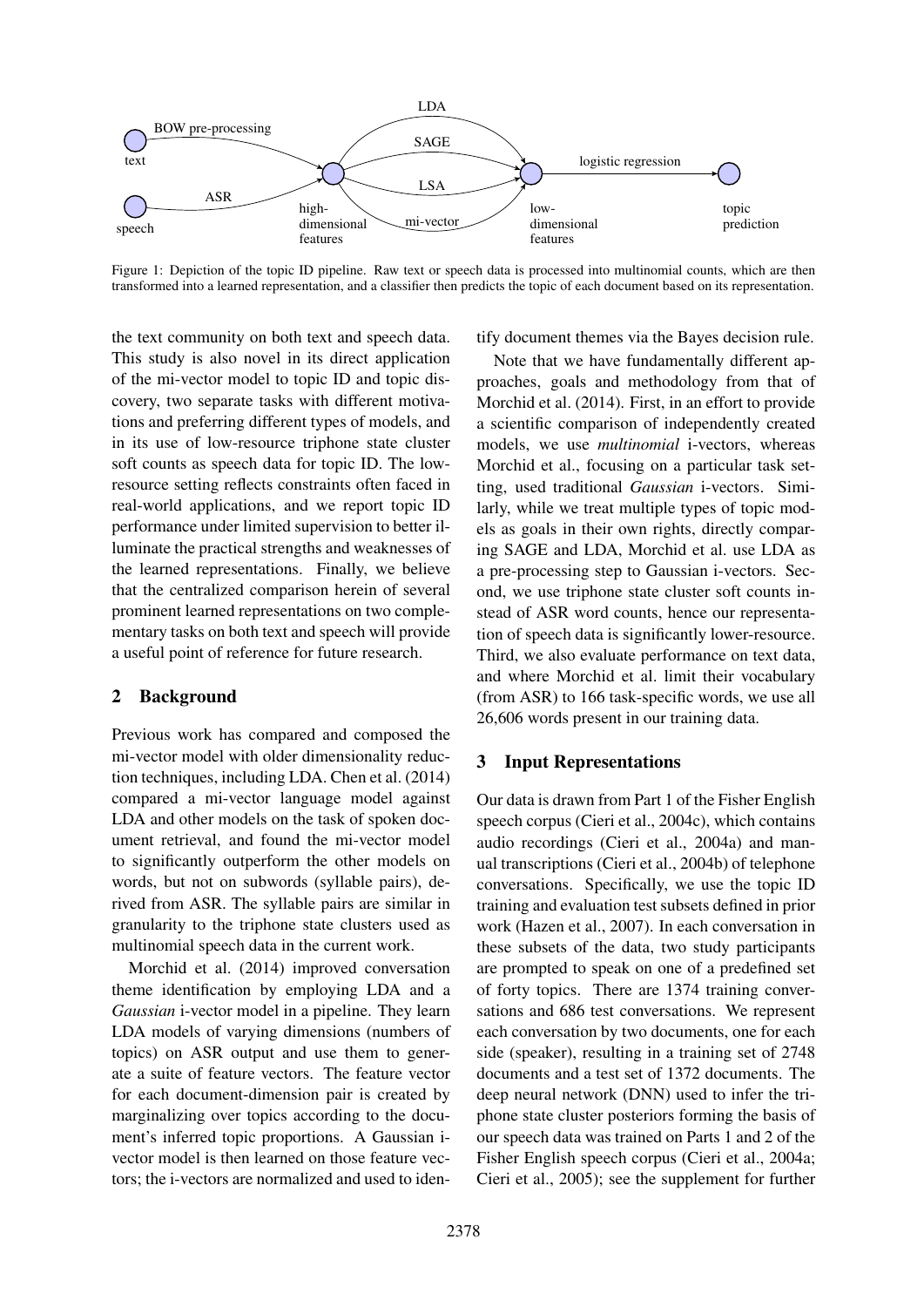

Figure 2: Distributions of the empirical entropy (in bits) of documents under the two multinomial views of our corpus. The vertical lines are the respective upper bounds (entropy of the uniform distributions). The distribution of the entropy of the text documents has median 7.2, over seven bits away from the upper bound of 14.7, thus the text representation is approximately sparse. The speech distribution has median 11.6, within two bits of the upper bound of 12.9, thus the speech representation is nearly uniform.

details about our dataset and ASR system.

To quantify the sparsity of the raw text (word count) and speech (triphone state cluster soft count) representations, we consider the representation density (number of non-zero entries) on our training set. The text representation is sparse, with median density 292 and maximum 500 (out of 26,606 dimensions); the speech representation is dense, with median density 7586 and maximum 7591 (out of 7591 dimensions).

To assess approximate sparsity, we plot histograms of the entropy of the normalized multinomial views of our training set in Figure 2. The median entropy for speech is less than two bits away from the uniform entropy, so the speech data is neither sparse nor approximately sparse.

Finally, we note that topic occurrence in the Fisher English training set is unbalanced, with quartiles (including minimum and maximum) of 6, 18.75, 29.5, 50.25, and 87.

#### 4 Learned Representations

We consider four main dimensionality reduction models: the mi-vector model from the speech community, the SAGE and LDA topic models from the text community, and LSA. The learned representations we consider explain which words appear in a document  $d$  via a latent, lowerdimensional representation  $\theta^{(d)}$ . All representations operate under a bag-of-words assumption. To compare mi-vectors, topic models and LSA, we find it useful to formulate each learned representation as operating on different "areas" or "contexts" a of a document; such a formulation does not negate the fundamental bag-of-words assumption. The four models represent the words that appear

in an area a—either the entire document or each token—via multinomial-style parameters  $\phi^{(a)}$ .<sup>1,2</sup> Each model consists of K *components* (e.g., a Kdimensional affine subspace), and shared parameters  $H_{k,v}$  prescribe the amount of weight each component  $k$  places on each vocabulary word  $v$ . The models construct  $\phi^{(a)}$  by combining H and  $\boldsymbol{\theta}^{(d)}$ ; often empirical word statistics m are also used to stabilize the representations.

#### 4.1 LSA

LSA (Deerwester et al., 1990) factorizes a termdocument matrix by truncated SVD, learning the projection of the data onto a linear subspace of fixed rank such that the approximation error of the reconstructed term-document matrix (as measured by the Frobenius norm) is minimized. In the basic version of LSA, SVD is applied to the raw term counts, giving the low-dimensional representation

$$
\boldsymbol{\phi}^{(d)} = \boldsymbol{H}\boldsymbol{\theta}^{(d)},\tag{1}
$$

where  $\phi^{(d)}$  is the vector of observed multinomial counts in document  $d$ ,  $H$  is the matrix of left singular vectors of the term-document count matrix, and  $\theta^{(d)}$  is the inferred representation of  $\phi^{(d)}$ . In practice, LSA is often applied instead to the termdocument matrix weighted by term frequency– inverse document frequency (tf-idf) in order to normalize terms by importance. We can also apply further pre-processing steps, such as term-wise centering by subtracting the column-wise mean m of the data, in which case LSA finds an affine subspace that approximates the data.

#### 4.2 Mi-vector Model

The original acoustic i-vector model represents continuous, high-dimensional ASR system state (namely, Gaussian mixture model supervectors) in an affine subspace (Dehak et al., 2011). Prior work has found this dense, low-dimensional representation to be effective for a number of tasks, including language recognition (Martínez et al., 2011) and speaker recognition (Dehak et al., 2011; Garcia-Romero and Espy-Wilson, 2011).

Recently the i-vector model was augmented for multinomial observations (Soufifar et al., 2011)

 $1$  Other efforts have modeled documents with intermediate granularity, e.g., sentence-level (Titov and McDonald, 2008) or entity-level (Newman et al., 2006) granularity.

<sup>&</sup>lt;sup>2</sup> For brevity, we use the multinomial distribution and its parameter interchangeably throughout.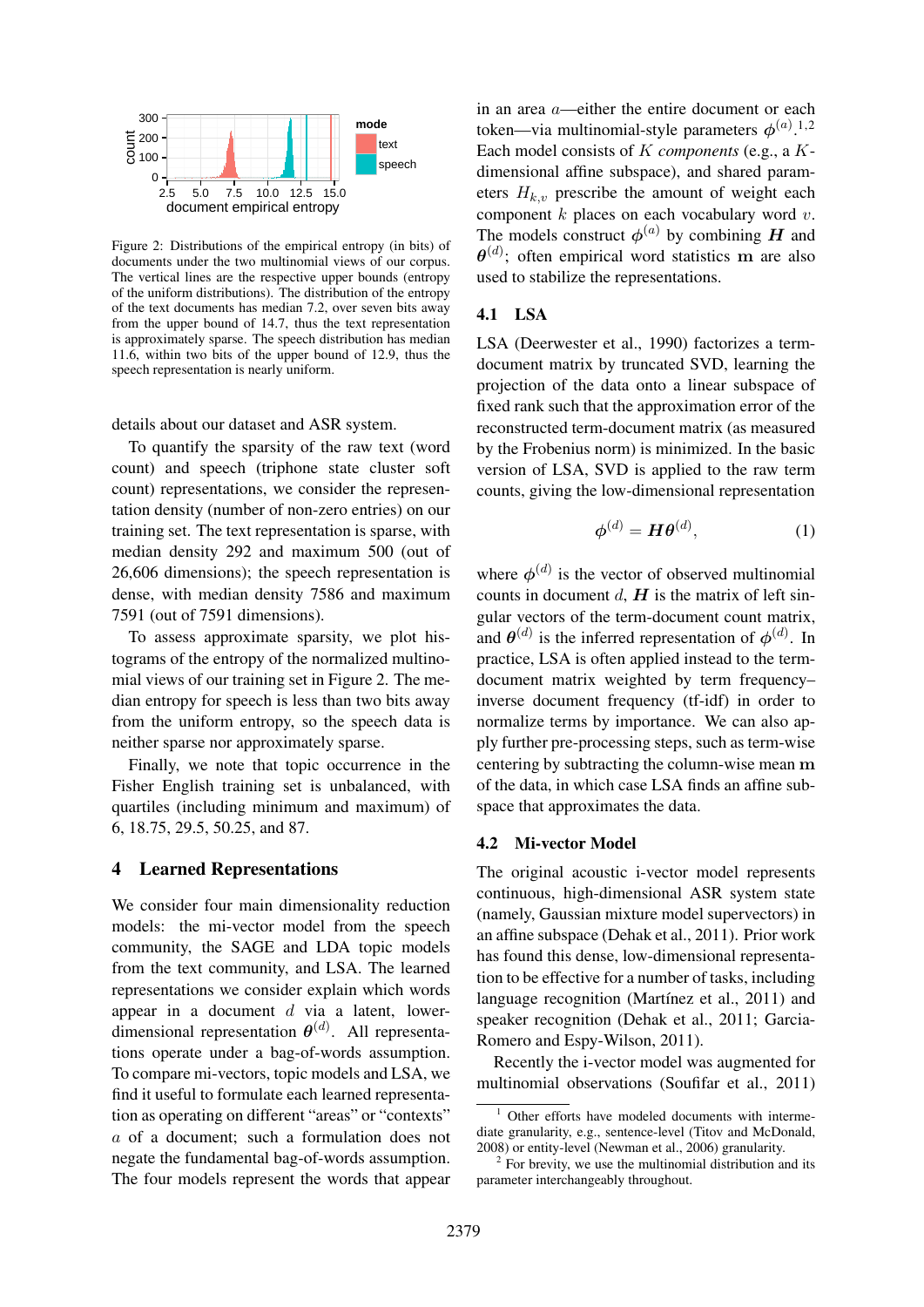and applied accordingly to language recognition (Soufifar et al., 2011; McCree and Garcia-Romero, 2015), speaker recognition (Kockmann et al., 2010), and spoken document retrieval (Chen et al., 2014). In this version of the i-vector model the observations are draws from a multinomial and the (unnormalized) natural parameters of that distribution are represented in an affine subspace:

$$
\phi^{(d)} = \text{softmax}\left(\mathbf{m} + \mathbf{H}\boldsymbol{\theta}^{(d)}\right) \tag{2}
$$

$$
\boldsymbol{\theta}^{(d)} \sim \mathcal{N}(0, \mathbf{I}).
$$

We call this multinomial version of the i-vector model the *mi-vector* model. The latent variable  $\boldsymbol{\theta}^{(d)}$  is the *multinomial i-vector*, or *mi-vector*. **H** is an unconstrained linear transformation. The bias term m is computed as the log of the  $l_1$ normalized background word count vector. The Gaussian prior on the mi-vector  $\boldsymbol{\theta}^{(d)}$  is effectively an  $l_2$  regularizer; mi-vectors are neither nonnegative nor sparse in general.

Unlike many Bayesian topic models, word occurrences in the mi-vector model are i.i.d. draws from a document-level multinomial  $\phi^{(d)}$ ; as in LSA, each latent component contributes equally to each word within a given document. Specifically, in the mi-vector model, the natural parameter vector of the multinomial for *all* words in a given document is determined by an additive offset from a background parameter vector.

#### 4.3 Bayesian Discrete Topic Models

Bayesian topic models explain word occurrences via K latent components  $H_k$  (topics) each drawn from some prior distribution G. Unlike mi-vectors and LSA, multinomial topic models are admixture models: each token  $n$  is drawn from a particular distribution  $H_k$ . Latent token assignment variables  $z_n^{(d)}$ , taking integral values between 1 and K, dictate the token's topic choice. A document d controls how often each topic is chosen via the K-dimension multinomial distribution  $\theta^{(d)}$ . In the parametric settings we consider, Dirichlet priors are often placed on  $\theta^{(d)}$ , allowing experimentation with the topic representation  $H^3$ . A mapping  $Q(H_k)$ , possibly the identity, ensures  $\phi^{(d,n)}$  are

probability vectors. A general formulation is then

$$
\phi^{(d,n)} = Q\left(\boldsymbol{H}_{z_n^{(d)}}\right)
$$
(3)  

$$
\boldsymbol{H}_k \sim G\left(\boldsymbol{\eta}\right)
$$
  

$$
z_n^{(d)} \sim \text{Discrete}\left(\boldsymbol{\theta}^{(d)}\right)
$$
  

$$
\boldsymbol{\theta}^{(d)} \sim \text{Dirichlet}\left(\boldsymbol{\alpha}\right).
$$

The hyperparameters  $\alpha$  and *n* dictate the informativeness of the priors over  $H_k$  and  $\theta^{(d)}$ : often (empirically optimized) symmetric hyperparameters are employed, resulting in a form of Laplace smoothing during topic estimation. In the current work, we follow this strategy, noting that there have been concerted efforts to encode domain or expert knowledge via the hyperparameters (Gormley et al., 2012; Paul and Dredze, 2015).

SAGE Topic Model The Sparse Additive Generative (SAGE) model (Eisenstein et al., 2011) is a generative Bayesian modeling framework in which  $\phi^{(d,n)}$  are formed by summing a background vector and one or more sparse vectors generated from appropriate priors. The additive components can reflect the contributions of documents, aspects, topics, or other factors chosen by the modeler. A basic SAGE topic model sets  $\boldsymbol{\phi}^{(d,n)}\,=\,\text{softmax}\left(\textbf{m}+\boldsymbol{H}_{z_{n}^{(d)}}\right)$ ), and draws  $H_k$ from some sparsity-inducing distribution  $G$ , e.g., the Laplace distribution. As m is a shared background frequency vector,  $H_k$  is the learned residual frequency vector of topic  $k$ .

Replacing the topic assignment in SAGE by its conditional expectation gives

$$
\tilde{\boldsymbol{\phi}}^{(d,n)} = \text{softmax}\left(\mathbf{m} + \mathbb{E}_{z_n^{(d)}}\left[\boldsymbol{H}_{z_n^{(d)}}\Big|\boldsymbol{\theta}^{(d)}, \boldsymbol{H}\right]\right)
$$

$$
= \text{softmax}\left(\mathbf{m} + \boldsymbol{H}\boldsymbol{\theta}^{(d)}\right). \tag{4}
$$

This modification of the SAGE topic model is the same as the mi-vector model but with different regularization on the representation vector  $\theta^{(d)}$ and  $l_1$  regularization on the basis vectors  $H_k$ . This "marginal SAGE" model could be useful in future work: the marginalization may mitigate the problem of topic-switching, yielding a more identifiable (but perhaps less interpretable) model and lending to downstream tasks such as topic ID.

LDA Latent Dirichlet Allocation (LDA) (Blei et al., 2003b) is a generative Bayesian topic model similar to SAGE, but in which each topic is drawn

<sup>&</sup>lt;sup>3</sup> There have been many efforts to provide or induce latent structure among the topics (Blei et al., 2003a; Li and Mc-Callum, 2006; Wallach et al., 2009; Paul and Girju, 2010), but most models ground out to Dirichlet and discrete random variables.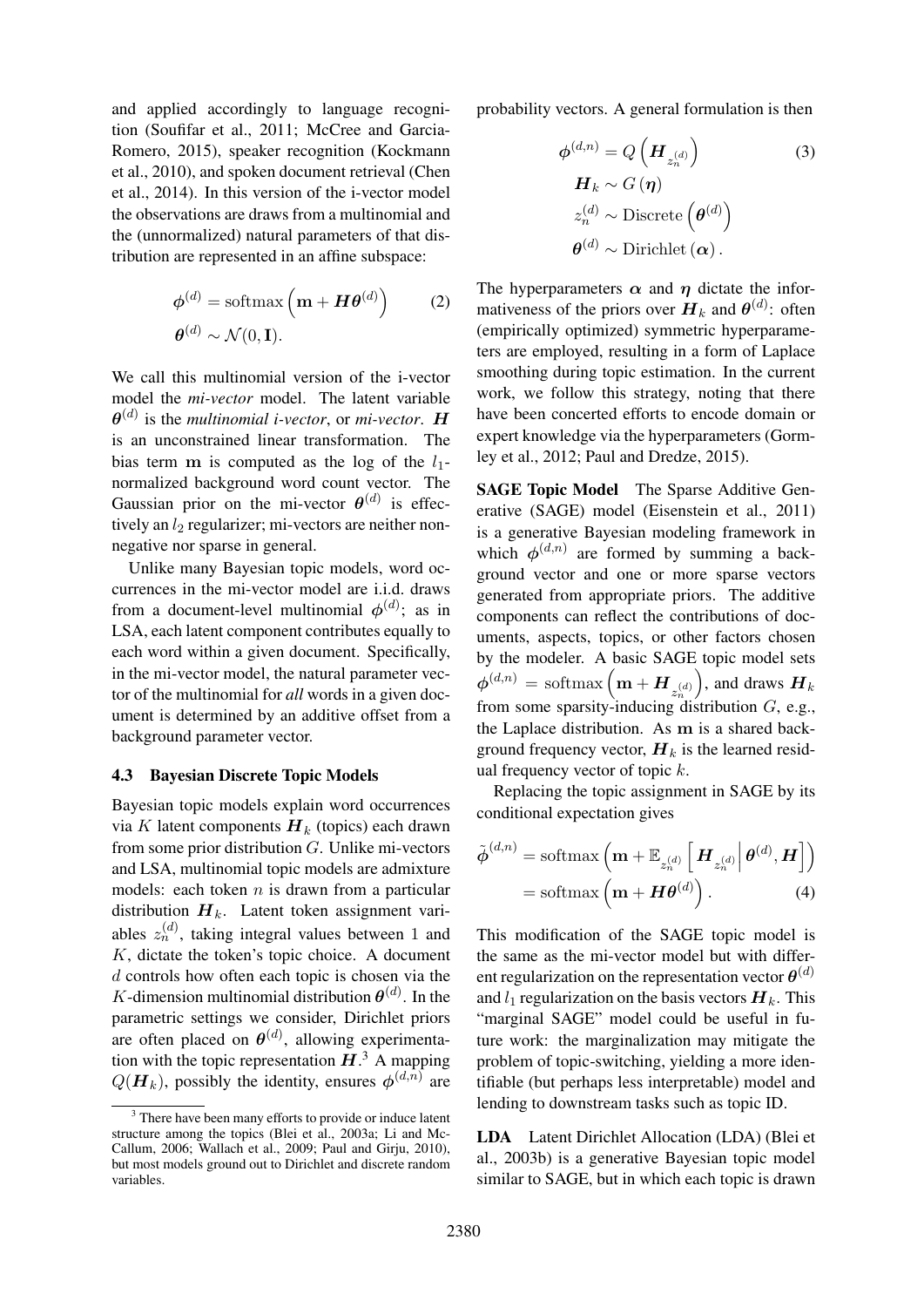from a Dirichlet prior G rather than a sparsityinducing distribution. LDA does not explicitly account for the background distribution; to account for this, it is common practice to threshold the vocabulary *a priori* to remove very common and very rare words (though in our experiments, we do not do this). Therefore,  $\phi^{(d,n)}$  is exactly  $\boldsymbol{H}_{z_n^{(d)}},$  and  $H_k \sim$  Dirichlet  $(\eta)$ .

### 5 Experiments

We compare these four models of learned representations empirically on two distinct tasks, topic ID and topic discovery. The essential implementation details of the models are as follows; further details are provided in the supplement. We learn the **mi-vector** model in a maximum a posteriori framework as in McCree and Garcia-Romero (2015). Our own C++ implementation of **SAGE**, available online,<sup>4</sup> uses approximate meanfield variational inference, as in Eisenstein et al. (2011). We learn the LDA model using Gibbs sampling, implemented in MALLET (McCallum,  $2002$ ).<sup>5</sup> We perform LSA using centered tf-idfweighted word counts and centered  $l_2$ -normalized triphone state cluster soft counts. We implement tf-idf by scaling the raw term count by the log inverse document frequency. We apply  $l_2$  normalization rather than tf-idf weighting to the speech data because it is dense and tf-idf is thus inappropriate. On both text and speech, mean-centering is performed *after* the respective normalization, as this pre-processing recipe performed best of all the variants we tried.<sup>6</sup>

For each of the four models, the lowdimensional real vector  $\boldsymbol{\theta}^{(d)}$  represents a given document d in our experiments. We also consider two high-dimensional baseline representations: raw (soft) counts on both the text and speech data, and, only on the text data, tf-idf– weighted word counts. These tf-idf weights constitute a high-dimensional *learned* representation.

### 5.1 Topic ID

In our first topic ID experiment we evaluate topic ID error on raw multinomial views of the data. To our knowledge, we are the first to adopt a multi-

nomial view of triphone state clusters and apply it to topic ID. In subsequent experiments we explore the interaction of representation dimension with each model and dataset, and evaluate relative performance when the classifier is only given a fraction of the available data for training. This latter configuration is the most interesting, as it reflects the cost of obtaining supervised data in practice.

Given feature vectors for some representation of the documents in a corpus, topic ID is performed in a one-versus-all framework. We use logistic regression as the per-class binary classifier, implemented using LIBLINEAR (Fan et al., 2008). Results were similar when logistic regression was replaced by support vector machines. All document representations are length-normalized (divided by their  $l_2$  norm) before they are input to the classifier. Performance is measured by topic ID error, the error of multi-class prediction where the class predicted for each document is that of the per-class classifier that gave it the highest weight. Baseline performance on the test set (where the baseline classifier chooses the most prevalent topic in the training set for all test examples) is 96.2% error. Note that this error rate differs from the uniformat-random classification error rate of 97.5% because of the uneven distribution of topics.

Document Construction Prior work (Hazen et al., 2007; Wintrode and Khudanpur, 2014) treated whole conversations as documents in addition to separating each conversation into its two sides. We perform a small topic ID experiment in this configuration to probe the impact of this design choice. Ten-fold cross-validation (CV) is used to tune the logistic regression regularizers. On the test set, the classifier achieves topic ID error of 12.4% and 15.6% for whole-conversation and individual-side text data, respectively, and 20.1% and 29.5% for whole-conversation and individualside speech data, respectively. These results correspond roughly to results listed in Table 3 of Hazen et al. (2007), specifically, the topic ID error of 8.2% and 12.4% for whole-conversation and individual-side transcriptions, respectively, and 22.9% and 35.3% for whole-conversation and individual-side triphones derived from ASR lattices, respectively (Hazen et al., 2007). However, we use logistic regression without feature selection instead of Naïve Bayes with feature selection, and we apply our classifier to triphone state cluster soft counts inferred by a DNN instead of triphone

<sup>4</sup>https://github.com/fmof/sagepp

<sup>&</sup>lt;sup>5</sup>For Gibbs sampling, fractional counts are truncated.

 $6$ Results for other versions of LSA are provided in the supplement. We did not present the conventional, uncentered tf-idf weighting scheme here because although it performs best in topic ID, it yields extremely variable V-measure.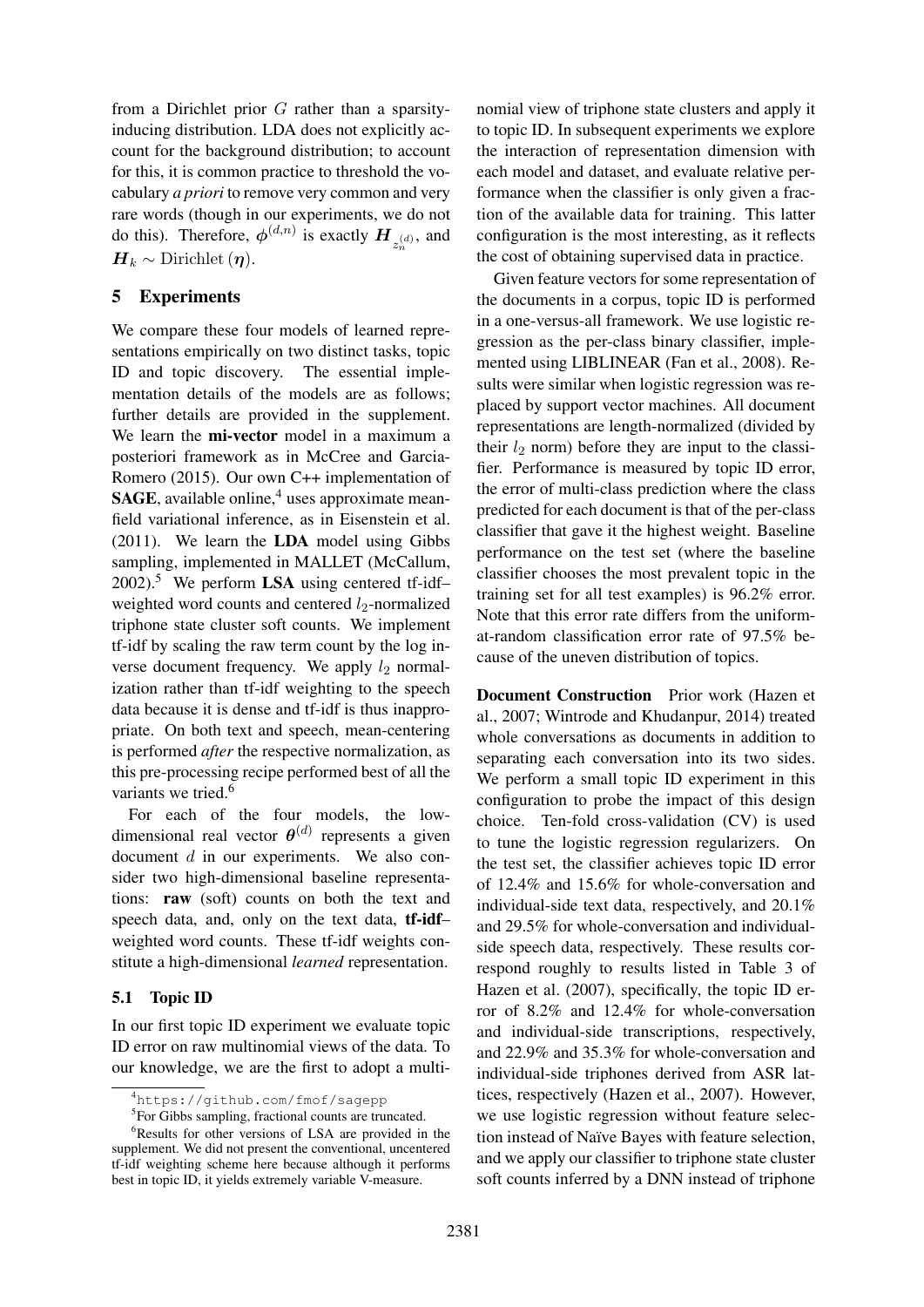

Figure 3: Topic ID error  $(\%)$  on the test set for raw and tfidf representations and lower-dimensional learned representations at dimensions  $K \in \{10, 50, 100, 200, 300, 600\}$ . We see many of the learned representations approach the error rate of the raw representation, but at much lower dimensionality.

counts from ASR lattices. We believe that the discrepancies in performance with respect to prior work are due to these differences in experimental configuration. Our results and those of prior work show that using whole-conversation documents instead of individual-side documents make the topic ID task easier. As a result, we expect that differences in performance between the different learned representations will be more clearly pronounced on individual conversation sides and we restrict the rest of our study to that setting.

Dimensionality Study We perform topic ID on learned representations at dimensions  $K \in$ {10, 50, 100, 200, 300, 600} on individual conversation sides, using ten-fold cross-validation to tune the logistic regression regularizers. Figure 3 gives topic ID error results on the test set, varying K. (Selected values are listed in Table 1.) In both datasets, as the dimension  $K$  increases, topic ID error decreases, approaching (approximately) the raw baseline. On text, tf-idf performs slightly better than the raw representation. LSA is marginally the best-performing lower-dimensional learned representation; LDA and mi-vectors perform well at some representation sizes, depending on the data source, but their performance is less consistent. SAGE performs poorly overall.

| view   | model       | dimension | error |
|--------|-------------|-----------|-------|
| text   | LDA         | 600       | 16.5  |
| text   | SAGE        | 600       | 31.3  |
| text   | mi-vector   | 600       | 17.6  |
| text   | LSA         | 600       | 16.7  |
| text   | tf-idf      | 26,606    | 13.6  |
| text   | raw         | 26,606    | 15.6  |
| speech | LDA         | 600       | 35.3  |
| speech | <b>SAGE</b> | 600       | 63.0  |
| speech | mi-vector   | 600       | 27.9  |
| speech | LSA         | 600       | 26.2  |
| speech | raw         | 7591      | 29.5  |

Table 1: Selected topic ID error (%) values from Figure 3.

Limited Data Study The raw text and speech representations (multinomial observations) are very high-dimensional, and the classifier is likely to overfit to specific components (words or triphone state clusters) in these representations. To measure this effect and attempt to separate the predictive power of logistic regression from the quality of the learned representations in our analysis, we experiment with reducing the number of *labeled* training examples the *classifier* can use; we still learn representations on the full (unlabeled) training set. This experiment represents the limited-supervision setting in which supervised data is costly to obtain but unlabeled data abounds.

We run this experiment twice, using  $\ell = 2$  and  $\ell = 6$  labeled examples per topic, for a total of 80 and 240 classifier training examples, respectively. Ten-fold cross-validation is used to fit the regularizer; per-class loss coefficients are set according to the class prior in the original training set in order to counteract the artificial balancing of the classes in the limited-supervision dataset. We report cross-validation estimates of the topic ID error on the training set for  $K = 10$  (Figure 4),  $K = 100$  (Figure 5), and  $K = 600$  (Figure 6). For  $K = 100$  and  $K = 600$ , LSA dominates in the limited-supervision setting. Mi-vectors perform as well as or better than other low-dimensional learned representations at  $K = 10$ , and exhibit mixed performance for larger K. SAGE performs poorly overall.<sup>7</sup> LDA performs significantly bet-

<sup>&</sup>lt;sup>7</sup> We believe that approximately sparse posterior  $\boldsymbol{\theta}^{(d)}$  values result in a kind of topic switching, contributing to the poor performance of SAGE. To examine this we "tested on train" and analyzed the top topics inferred for each document: while the highest-weighted topic tended to be consistent, SAGE infers approximately sparse  $\boldsymbol{\theta}^{(d)}$  with large variation in the next four highest-weighted topics (the remaining topics are assigned trace mass). Second, a phenomenon known as conversation drift, explained in Section 3 of the supplement, is so pronounced in Fisher that the first 25% percent of words of each conversation side are nearly as predictive as the entire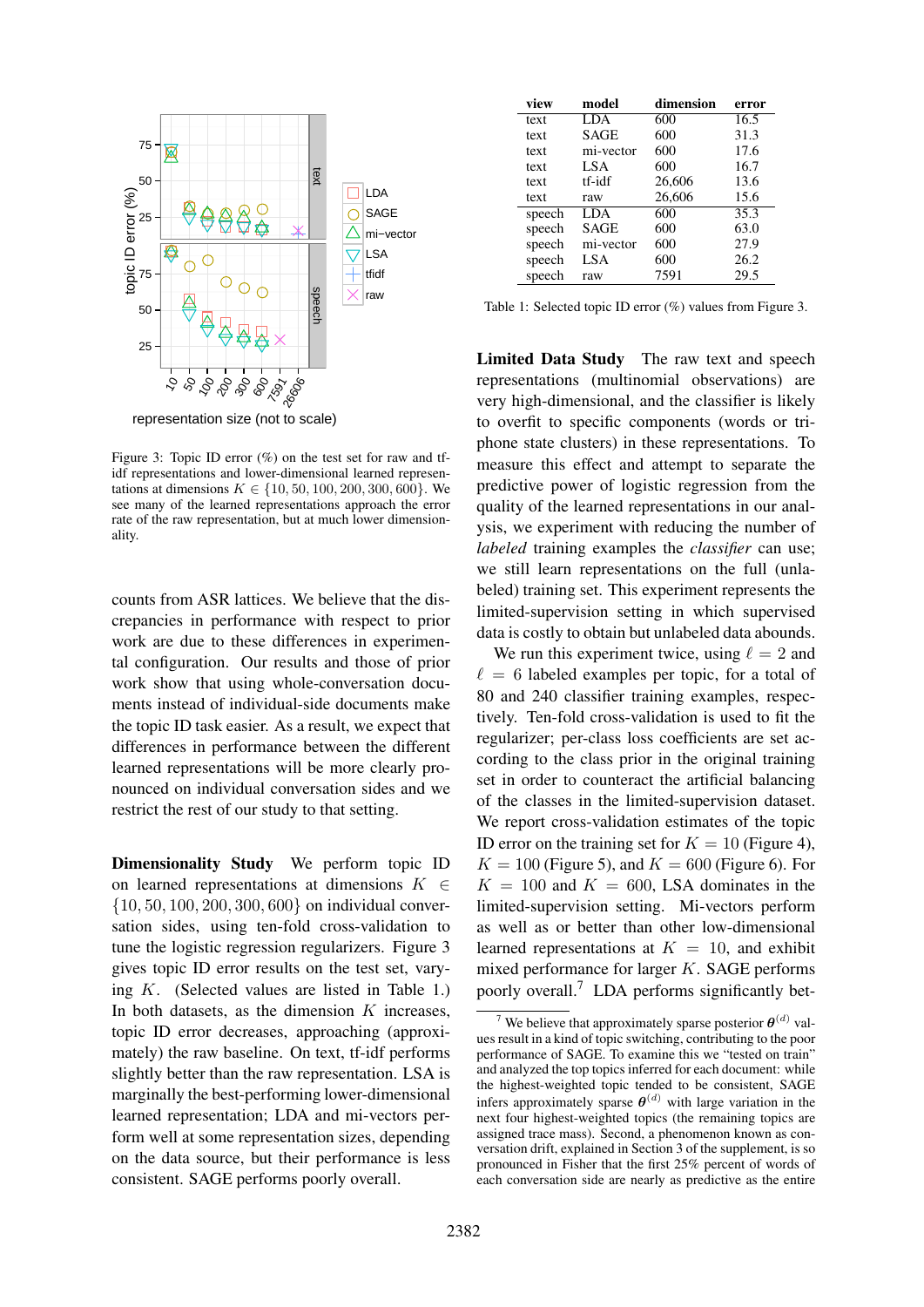

Figure 4: CV topic ID error  $(\%)$  for raw and tf-idf representations and lower-dimensional learned representations of size  $K = 10$ . Error bars denote plus and minus one standard deviation according to the CV empirical distribution. We see underparametrized mi-vectors excel at compressing the topic label information for text, particularly in the limitedsupervision settings.

ter than SAGE, but not as well as mi-vectors. Finally, tf-idf–weighted word counts perform very well on text, often achieving the best performance of all representations, even under limited supervision (but at the same dimension as the raw data).

#### 5.2 Topic Discovery

To quantitatively assess representations' potential for topic discovery we compute their V-measure against the gold-standard labels. V-measure is an unsupervised measure of similarity between two partitions (Rosenberg and Hirschberg, 2007) and is equivalent to the mutual information normalized by the sum of the entropy (Becker, 2011).

For all representations, we compute V-measure between a partition induced by that representation and the gold-standard topic labels on the test set. A partition is induced on a representation by assigning each document  $d$  to the cluster indexed by the coordinate of  $\theta^{(d)}$  with highest value (the argmax). Results of this analysis are displayed in Figure 7. (Selected values are listed in Table 2.) On the text data, SAGE dominates the lower-dimensional representations, LSA is next best overall, and LDA and mi-vectors exhibit relatively low performance;



Figure 5: CV topic ID error  $(\%)$  for raw and tf-idf representations and lower-dimensional learned representations of size  $K = 100$ . Error bars denote plus and minus one standard deviation according to the CV empirical distribution.

| view   | model       | dimension | V-measure |
|--------|-------------|-----------|-----------|
| text   | LDA         | 600       | 0.517     |
| text   | <b>SAGE</b> | 600       | 0.663     |
| text   | mi-vector   | 600       | 0.507     |
| text   | LSA         | 600       | 0.525     |
| text   | tf-idf      | 26,606    | 0.626     |
| text   | raw         | 26,606    | 0.134     |
| speech | LDA         | 600       | 0.358     |
| speech | <b>SAGE</b> | 600       | 0.511     |
| speech | mi-vector   | 600       | 0.468     |
| speech | LSA         | 600       | 0.190     |
| speech | raw         | 7591      | 0.132     |

Table 2: Selected V-measure values from Figure 7.

the high-dimensional tf-idf weights are surpassed by SAGE for  $K > 10$  but beat other representations by a significant margin. On speech, SAGE is best overall, mi-vectors exhibit similar but generally lower performance, LDA performs worse, and LSA is worst.

We also measure the topic discovery potential of the mi-vector and SAGE representations more directly. First, we provide a manual inspection of the learned topics: in Table 3 we show the topfive word lists for five random topics from the 600 dimensional mi-vector and SAGE models (respectively) learned on the text data. In both models, the top five words in a topic are selected according to the five largest positive values in the corresponding vector  $H_k$ . Qualitatively, the SAGE topics are considerably more interpretable than the mi-vector topics: the SAGE topics represent issues of censorship, foreign relations, coffee fran-

document (Wintrode, 2013). All representations must contend with this drift, but  $\boldsymbol{\theta}^{(d)}$  sparsity may make SAGE particularly susceptible. These two issues may make the classification we use much less robust.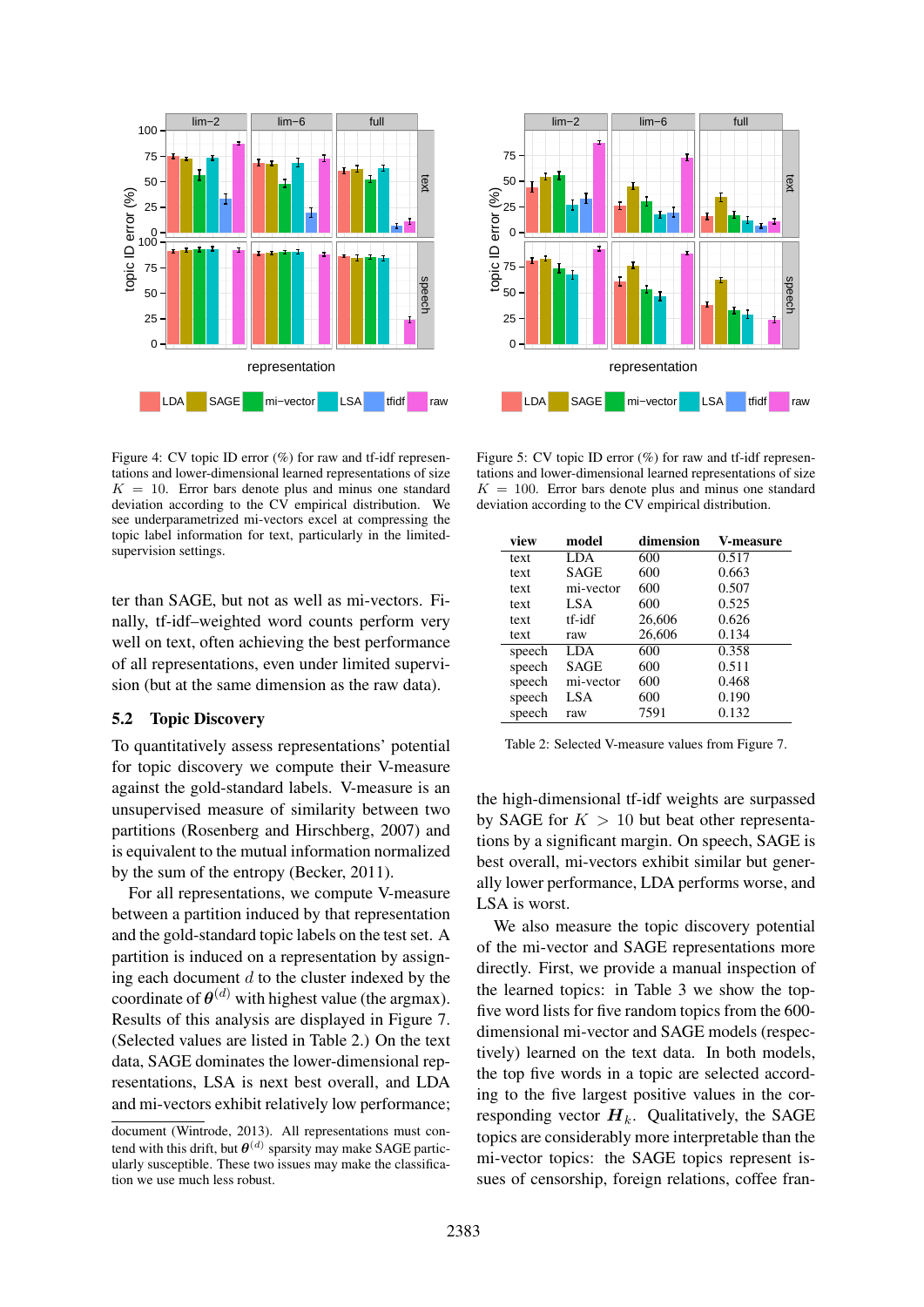

Figure 6: CV topic ID error  $(\%)$  for raw and tf-idf representations and lower-dimensional learned representations of size  $K = 600$ . Error bars denote plus and minus one standard deviation according to the CV empirical distribution.

chises, welfare, and professional basketball, while the mi-vector topics are less succinctly characterizable and more polluted by uninformative words.

We complement this qualitative analysis with Mimno et al. (2011)'s intrinsic coherence measure, a standard quantitative method. This scoring function, which correlates well with human quality judgments, averages estimates of the conditional log-likelihoods of each topic's M highestweighted words across all topics. Using  $K = 600$ models on text as before and picking  $M = 20$ , we compute mi-vector coherence as  $-453.34$  and SAGE coherence (averaged over three runs) as −407.52, indicating that SAGE is more amenable to topic discovery and human interaction.

| mi-vector                                         |  |
|---------------------------------------------------|--|
| you've, florida, each, a-, bit                    |  |
| hours, never, couldn't, check, communicate        |  |
| pregnant, water, lifestyle, awful, called         |  |
| forgot, ran, social, topics, unique               |  |
| tough, way, let's, fifties, hand                  |  |
| <b>SAGE</b>                                       |  |
| censor, books, censorship, neat, agree            |  |
| sanctions, siblings, democratic, rely, u. n.      |  |
| starbucks, franchise, coffee, franchising, studio |  |
| welfare, wage, minimum, cents, tips               |  |
| team, role, professional, blazers, basketball     |  |

Table 3: Top five words in five random mi-vector and SAGE topics learned on text data at  $K = 600$ .



representation size (not to scale)

Figure 7: V-measure on the Fisher English text and speech data, respectively, for raw and tf-idf representations and lower-dimensional learned representations at selected dimensions. As in topic ID, we see underparametrized mi-vectors perform well on the text data.

### 6 Discussion

We have theoretically and empirically compared several content-bearing representations of text and speech from prior work. We have measured the relative performance of these representations on topic ID, an easy-to-evaluate task familiar to both text and speech research communities. We have also assessed the representations in their ability to discover the topics inherent in a corpus, a task that is more prominent in the text community and more difficult to evaluate. On our subset of the Fisher English data, these tasks appear to have competing objectives: the best representations in one task are not necessarily the best in the other. In particular, while SAGE yields the worst performance as a feature learner for topic ID, it is demonstrably superior to other low-dimensional learned representations in topic discovery. We have evaluated performance in topic discovery by distributional similarity to gold-standard topics as a proxy for human-annotated judgments of topic quality, and briefly compared the interpretability of mi-vectors and SAGE; future work could pursue expert or crowd-sourced human evaluations.

In the full-supervision setting of topic ID, the lower-dimensional learned representations converge in performance to the raw representation as the dimension  $K$  increases. However, if only a couple of labeled examples per class are available,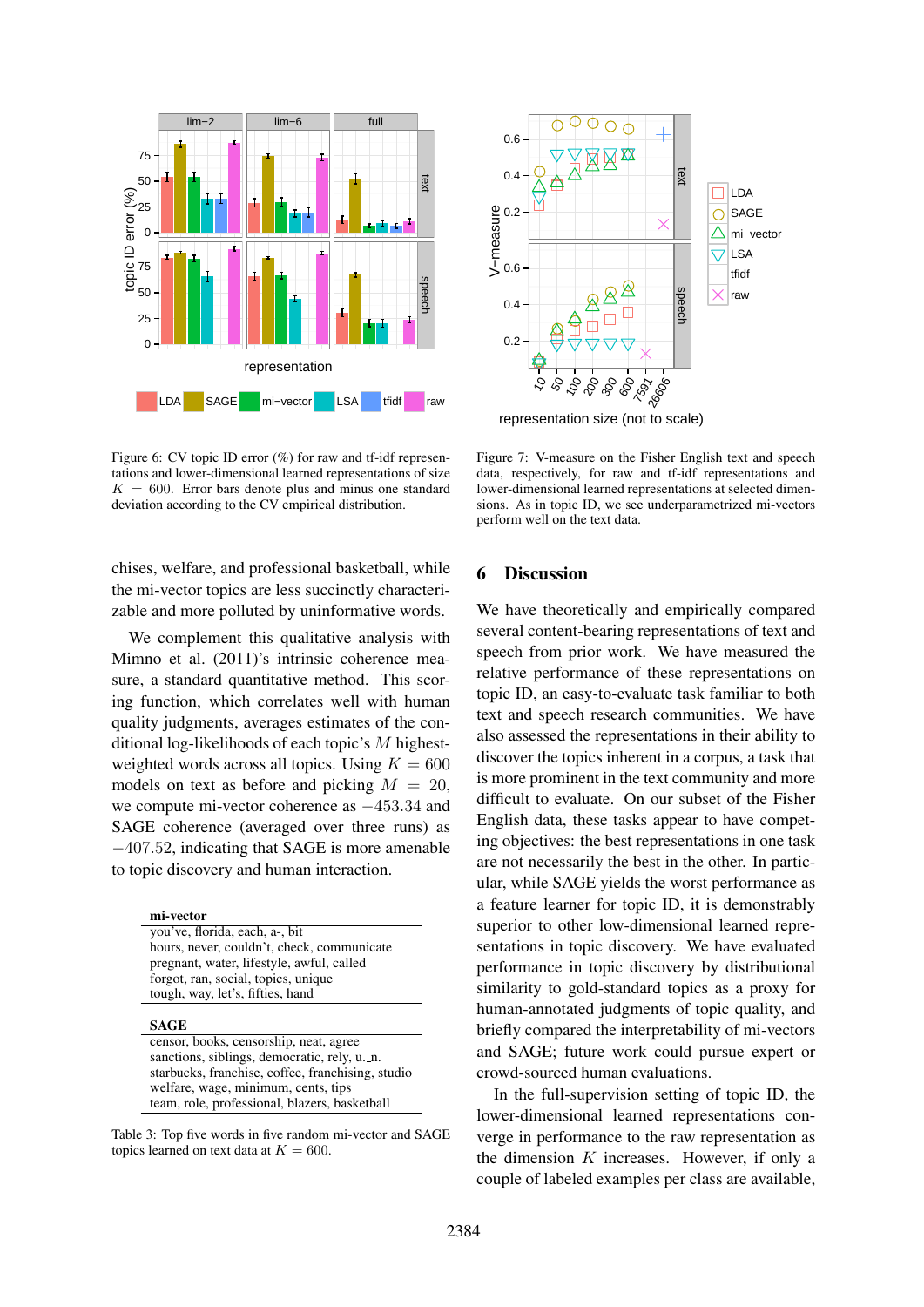reflecting the expense of obtaining labels in practice, then learned representations generally outperform the raw representation, which is more prone to overfitting. It is surprising that tf-idf performs so well in the limited supervision setting; it is learned from the data, but it should be prone to overfitting due to its high dimensionality. It is also surprising that SAGE performance on text degrades significantly at high dimensions; we suspect this is due to topic switching, but further investigation is warranted. Overall, though, for topic ID on word counts or triphone state cluster soft counts, if labeled data is scarce, we benefit from training on unsupervised learned representations.

In the V-measure experiment, the documents were partitioned according to the heaviest coordinate in their representations. This choice of experimental protocol is a nuisance variable in our results; other partition constructions may yield different conclusions. In particular, the heaviestcoordinate partition may favor topic models, whose representations are probability vectors, and disfavor mi-vectors and LSA, whose representations may have positive and negative coordinates encoding general linear combinations.

Within each task, the ranking of the representations (by performance) is generally consistent between the text and speech data; however, mivectors often outperform LDA on the speech data, while LDA often outperforms mi-vectors on the text data. This may be evidence that the two communities have already independently identified appropriate dimensionality reduction techniques for their respective data sources. However, our results support that the speech community can benefit from broader use of sparsity-inducing graphical models such as SAGE in tasks like spoken topic discovery and recommendation, in which humaninterpretable representations are desired. The text community may similarly benefit from parsimonious models such as LSA or mi-vectors in downstream tasks; underparametrized mi-vectors perform particularly well on text, and future work may benefit from investigating this setting.

Word counts and triphone state cluster soft counts provide only one view of text and speech (respectively), and other input representations may yield different conclusions. The particular LSA approach we used for text, based on tf-idf weighting, is not as appropriate for our speech data, which is dense. Future work could evaluate other

implementations of LSA or use a higher-level view of speech, such as triphone state cluster  $n$ grams, that more naturally exhibits sparsity and lends to tf-idf weighting. In particular, weighting by a likelihood ratio test statistic and applying a log transform has generated better performance in several other tasks (Lapesa and Evert, 2014). Future work could also test our conclusions on higher-resource views of speech, such as ASR word counts, or lower-resource views such as melfrequency cepstral coefficients (MFCCs).

We have provided a brief cross-community evaluation of learned representations on multinomial text and speech data. Some prior work has evaluated related learned representations on text data alone, surveying parameters and tasks at greater breadth (Lapesa and Evert, 2014; Levy et al., 2015). A similarly comprehensive evaluation spanning the text and speech research communities would demand great effort but provide a large and versatile resource. In complement, a detailed, case-by-case analysis of errors made by the models in our study could illuminate future modeling efforts by exposing exactly how and why each model errs or excels in each task.

# 7 Conclusion

Topic ID and topic discovery are competing objectives in our setting: we found that the bestperforming representations per task were the same whether considering text- or speech-based communications. By evaluating learned representations from both the text and speech communities on a common set of data and tasks, we have provided a framework for better understanding the topic ID and topic discovery objectives, among others. More generally, we hope to encourage cross-community collaboration to accelerate convergence toward comprehensive models of language.

## Acknowledgments

We would like to thank the three anonymous reviewers for their feedback. A National Science Foundation Graduate Research Fellowship, under Grant No. DGE-1232825, supported the second author. We would like to thank the Johns Hopkins HLTCOE for providing support. Any opinions expressed in this work are those of the authors.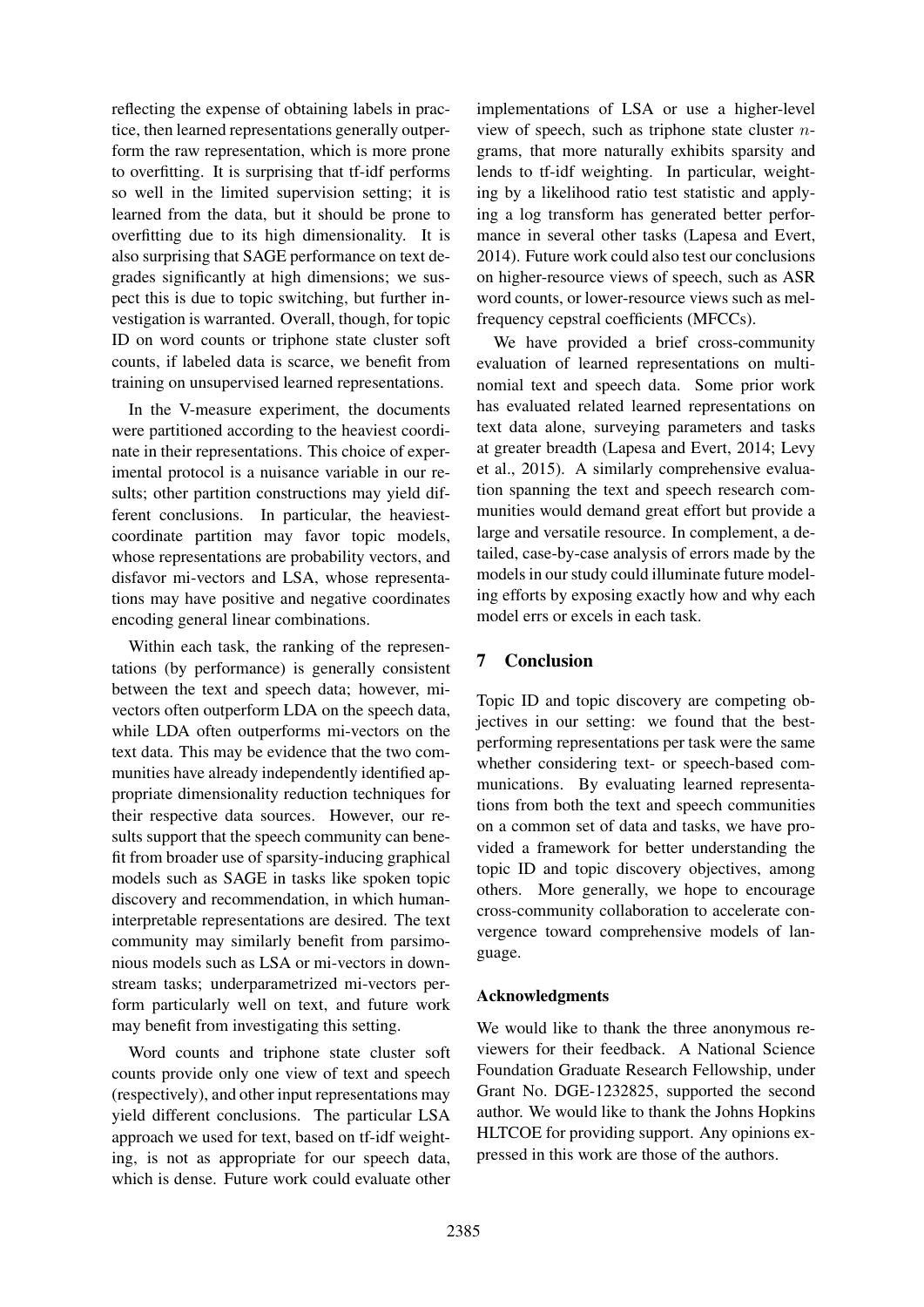#### References

- Hila Becker. 2011. *Identification and Characterization of Events in Social Media*. Ph.D. thesis, Columbia University.
- David M. Blei, Thomas L. Griffiths, Michael I. Jordan, and Joshua B. Tenenbaum. 2003a. Hierarchical topic models and the nested chinese restaurant process. In *Advances in Neural Information Processing Systems 16 (NIPS)*.
- David M. Blei, Andrew Y. Ng, and Michael I. Jordan. 2003b. Latent Dirichlet allocation. *Journal of Machine Learning Research*, 3:993–1022.
- Kuan-Yu Chen, Hung-Shin Lee, Hsin-Min Wang, Berlin Chen, and Hsin-Hsi Chen. 2014. I-vector based language modeling for spoken document retrieval. In *Acoustics, Speech and Signal Processing (ICASSP), 2014 IEEE International Conference on*, pages 7083–7088.
- Christopher Cieri, David Graff, Owen Kimball, Dave Miller, and Kevin Walker. 2004a. Fisher english training speech part 1 speech LDC2004S13. DVD.
- Christopher Cieri, David Graff, Owen Kimball, Dave Miller, and Kevin Walker. 2004b. Fisher english training speech part 1 transcripts LDC2004T19. Web Download.
- Christopher Cieri, David Miller, and Kevin Walker. 2004c. The fisher corpus: a resource for the next generations of speech-to-text. In *International Conference on Language Resources and Evaluation (LREC)*, pages 69–71.
- Christopher Cieri, David Graff, Owen Kimball, Dave Miller, and Kevin Walker. 2005. Fisher english training part 2, speech LDC2005S13. DVD.
- Scott C. Deerwester, Susan T Dumais, Thomas K. Landauer, George W. Furnas, and Richard A. Harshman. 1990. Indexing by latent semantic analysis. *Journal of the American Society For Information Science*, 41(6):391–407.
- Najim Dehak, Patrick J. Kenny, Reda Dehak, Pierre ´ Dumouchel, and Pierre Ouellet. 2011. Front-end factor analysis for speaker verification. *IEEE Transactions on Audio, Speech, and Language Processing*, 19(4):788–798.
- Jacob Eisenstein, Amr Ahmed, and Eric P. Xing. 2011. Sparse additive generative models of text. In *Proceedings of the 28th International Conference on Machine Learning (ICML)*, pages 1041–1048.
- Rong-En Fan, Kai-Wei Chang, Cho-Jui Hsieh, Xiang-Rui Wang, and Chih-Jen Lin. 2008. LIBLINEAR: A library for large linear classification. *Journal of Machine Learning Research*, 9:1871–1874.
- Daniel Garcia-Romero and Carol Y. Espy-Wilson. 2011. Analysis of i-vector length normalization in speaker recognition systems. In *Interspeech*, pages 249–252.
- Matthew R Gormley, Mark Dredze, Benjamin Van Durme, and Jason Eisner. 2012. Shared components topic models. In *Proceedings of the 2012 Conference of the North American Chapter of the Association for Computational Linguistics: Human Language Technologies (NAACL HLT)*, pages 783– 792.
- Timothy J. Hazen, Fred Richardson, and Anna Margolis. 2007. Topic identification from audio recordings using word and phone recognition lattices. In *IEEE Workshop on Automatic Speech Recognition and Understanding (ASRU)*, pages 659–664.
- Marcel Kockmann, Lukáš Burget, Ondřej Glembek, Luciana Ferrer, and Jan Černocký. 2010. Prosodic speaker verification using subspace multinomial models with intersession compensation. In *Interspeech*, pages 1061–1064.
- Gabriella Lapesa and Stefan Evert. 2014. A large scale evaluation of distributional semantic models: Parameters, interactions and model selection. *Transactions of the Association for Computational Linguistics*, 2:531–545.
- Omer Levy, Yoav Goldberg, and Ido Dagan. 2015. Improving distributional similarity with lessons learned from word embeddings. *Transactions of the Association for Computational Linguistics*, 3:211–225.
- Wei Li and Andrew McCallum. 2006. Pachinko allocation: Dag-structured mixture models of topic correlations. In *Proceedings of the 23th International Conference on Machine Learning (ICML)*, pages 577–584.
- David Martínez, Oldřich Plchot, Lukáš Burget, Ondřej Glembek, and Pavel Matějka. 2011. Language recognition in ivectors space. In *Interspeech*, pages 861–864.
- Andrew Kachites McCallum. 2002. Mallet: A machine learning for language toolkit. http://mallet.cs.umass.edu.
- Alan McCree and Daniel Garcia-Romero. 2015. DNN senone MAP multinomial i-vectors for phonotactic language recognition. In *Interspeech*. To appear.
- David Mimno, Hanna M. Wallach, Edmund Talley, Miriam Leenders, and Andrew McCallum. 2011. Optimizing semantic coherence in topic models. In *Proceedings of the Conference on Empirical Methods on Natural Language Processing (EMNLP)*, pages 262–272.
- Mohamed Morchid, Mohamed Bouallegue, Richard Dufour, Georges Linarès, Driss Matrouf, and Renato de Mori. 2014. An i-vector based approach to compact multi-granularity topic spaces representation of textual documents. In *Proceedings of the 2014 Conference on Empirical Methods in Natural Language Processing (EMNLP)*, pages 443–454.